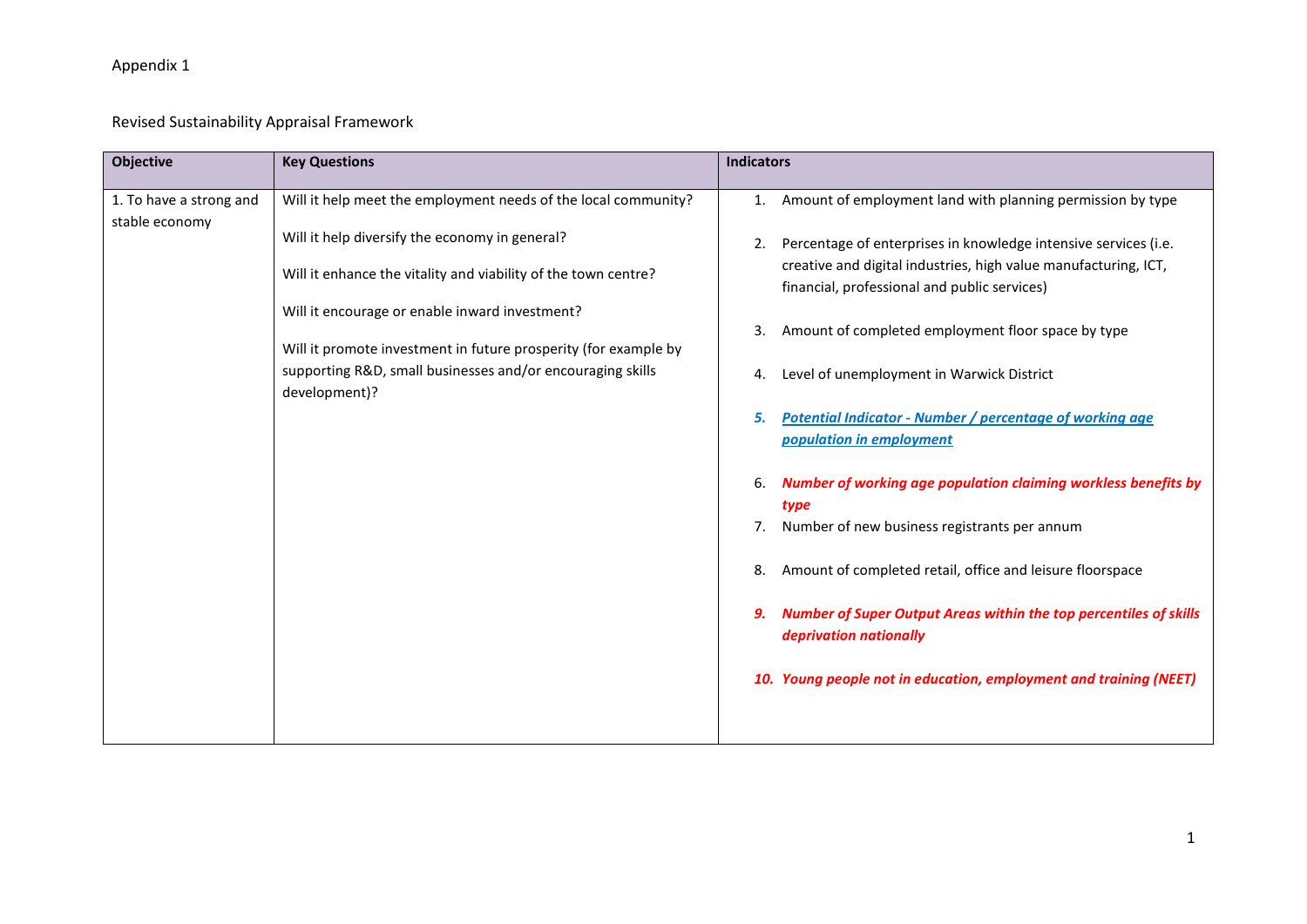| Objective                                                   | <b>Key Questions</b>                                                                                            | <b>Indicators</b>                                                                                                                                                               |
|-------------------------------------------------------------|-----------------------------------------------------------------------------------------------------------------|---------------------------------------------------------------------------------------------------------------------------------------------------------------------------------|
| 2. To enable a range of<br>sustainable transport<br>options | Will it encourage the use of public transport, walking or cycling?<br>Will it help reduce traffic congestion? ? | 11. Number of bus and train passenger journeys<br>(NB: This indicator may not be collected in the future)                                                                       |
|                                                             |                                                                                                                 | 12. Percentage of people aged 16 to 74 who travel to work via<br>bicycle and foot<br>bus and train                                                                              |
|                                                             |                                                                                                                 | 13. Traffic speed in main towns<br>(NB: This indicator may not be collected in the future)                                                                                      |
| 3. To reduce the need<br>to travel                          | Will it reduce the overall need to travel?                                                                      | 14. Average annual daily traffic flows in main towns<br>NB: This indicator may not be collected in the future.                                                                  |
|                                                             |                                                                                                                 | 15. Percentage of new residential development within 30 minutes<br>public transport time of a GP, hospital, primary and secondary<br>school, employment and major health centre |
|                                                             |                                                                                                                 | 16. Potential Indicator - Distance to nearest local shopping centre                                                                                                             |
|                                                             |                                                                                                                 | 17. Percentage of households within set distances of key services via<br>the road network                                                                                       |
|                                                             | Will it help reduce the need to travel by car / lorry?                                                          | 18. Potential Indicator - Average distance travelled to fixed place of<br><b>work</b>                                                                                           |
|                                                             |                                                                                                                 | 19. Percentage of people aged 16 to 74 who travel to work via car                                                                                                               |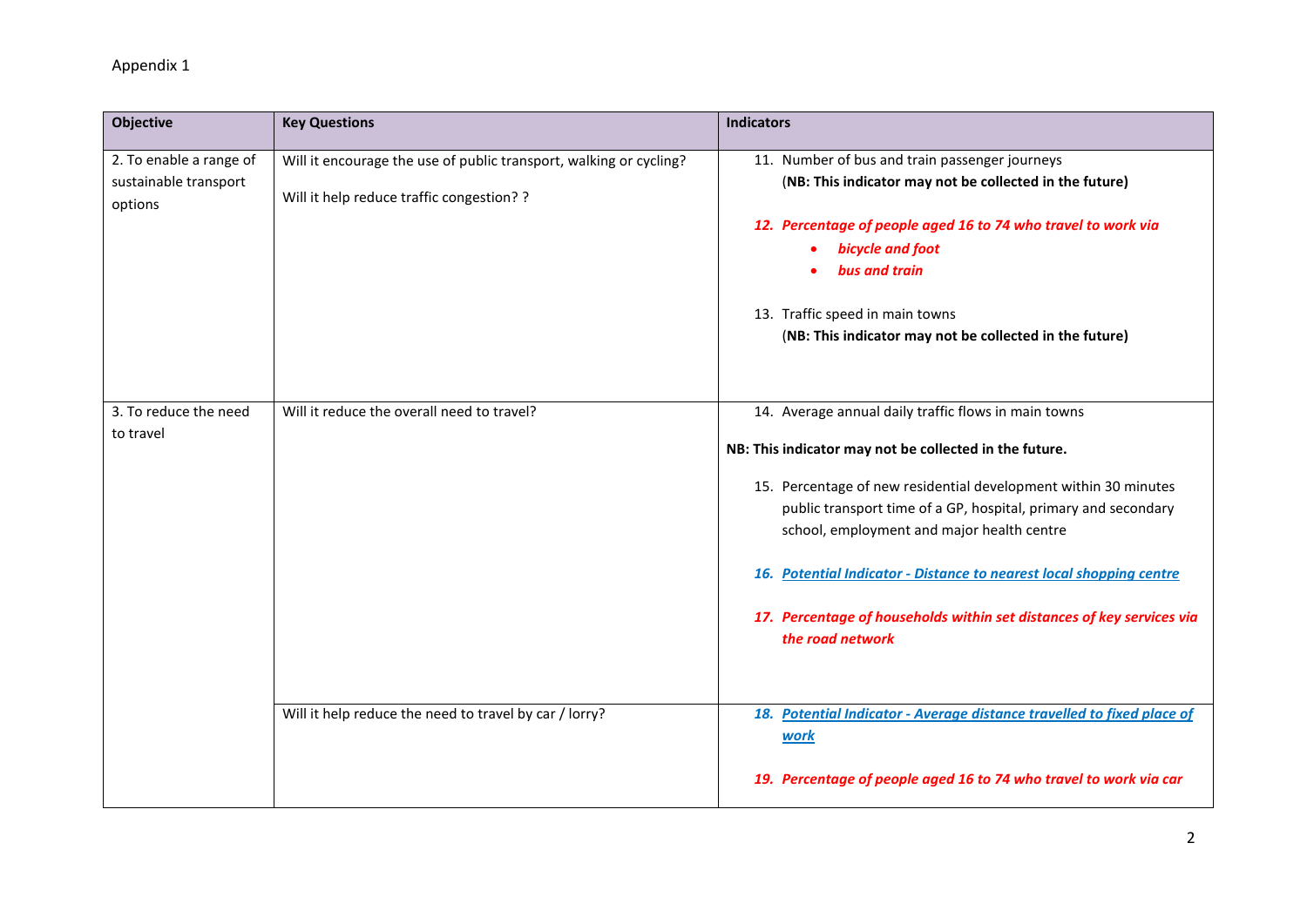| Objective               | <b>Key Questions</b>                                                                         | <b>Indicators</b>                                                                             |
|-------------------------|----------------------------------------------------------------------------------------------|-----------------------------------------------------------------------------------------------|
| 4. To reduce the        | Will it encourage the management of waste in line with the waste                             | 20. Total amount of waste per head of population                                              |
| generation of waste and | management hierarchy, giving first priority to reducing waste,                               |                                                                                               |
| increase recycling      | followed by reuse and recycling, then other forms of energy                                  | 21. Percentage of total waste per head that is recycled                                       |
|                         | recovery and lastly disposal?.                                                               |                                                                                               |
|                         | Will any residual disposal be undertaken in the least<br>environmentally detrimental manner? | 22. Percentage of total waste per head that is composted                                      |
|                         |                                                                                              |                                                                                               |
| 5. To ensure the        | Does it optimise the use of previously developed land and                                    | 23. Densities of developed dwellings                                                          |
| prudent use of land and | buildings?                                                                                   |                                                                                               |
| natural resources       | Will it minimise development on greenfield land?                                             | 24. Percentage of dwellings on previously developed land (i.e. new<br>and converted buildings |
|                         | Will it reduce the amount of derelict, degraded or underused land?                           | 25. Amount of developed employment land by type which is on                                   |
|                         | Does it make efficient use of existing physical infrastructure (i.e.                         | previously developed land                                                                     |
|                         | instead of requiring new infrastructure to be built)?                                        |                                                                                               |
|                         |                                                                                              | <b>Potential Indicator - Proportion of homes being built to Code</b><br>26.                   |
|                         | Does it encourage resource-efficient design and/or construction (in                          | Levels 4,5 and 6                                                                              |
|                         | terms of water and/or raw materials)?                                                        |                                                                                               |
|                         | Does it encourage the use of materials from alternative and                                  |                                                                                               |
|                         | renewable sources?                                                                           |                                                                                               |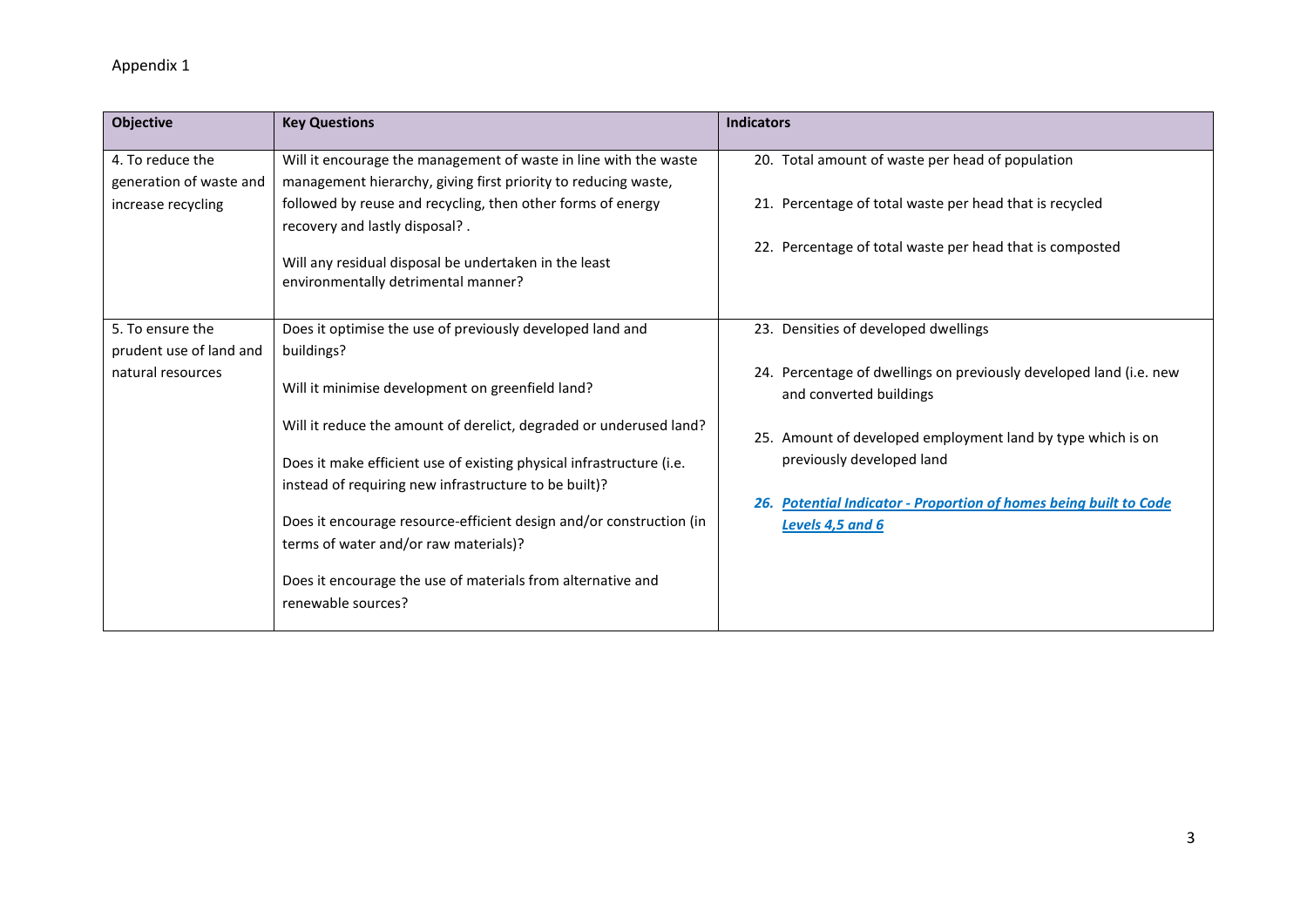| <b>Objective</b>                                        | <b>Key Questions</b>                                                                                          | <b>Indicators</b>                                                                                                                                                                             |
|---------------------------------------------------------|---------------------------------------------------------------------------------------------------------------|-----------------------------------------------------------------------------------------------------------------------------------------------------------------------------------------------|
| 6. To protect and<br>enhance the natural<br>environment | Will it protect and enhance species, habitats and sites designated<br>for their nature conservation interest? | 27. Changes in areas and populations of biodiversity importance<br>$(AMR)$ .                                                                                                                  |
|                                                         | Will it safeguard and/or enhance the character of significant<br>landscape areas?                             | 28. Potential Indicator - Planning applications decided within (in<br>part) or adjacent to a Local Wildlife Site or potential Local<br><b>Wildlife Site</b>                                   |
|                                                         |                                                                                                               | 29. % of SSSIs in Favourable or Unfavourable Recovering condition<br>(Natural England).                                                                                                       |
|                                                         |                                                                                                               | 30. Potential Indicator - Achievement of Biodiversity Action Plan<br>targets (CSW LBAP Partnership)                                                                                           |
|                                                         |                                                                                                               | 31. Potential Indicator - Area of highly sensitive historic landscape<br>characterisation type(s) which have been altered and their<br>character eroded                                       |
|                                                         |                                                                                                               | 32. Potential Indicator - % of planning applications where<br>archaeological mitigation strategies (preservation by design and<br>or archaeological recording) were developed and implemented |
|                                                         |                                                                                                               | 33. Potential Indicator - % of planning applications for which<br>archaeological investigations were required prior to approval                                                               |
| 7. To create and<br>maintain safe, well-                | Will it help provide a sense of identity and local distinctiveness?                                           | 34. Satisfaction with your neighbourhood as a place to live                                                                                                                                   |
| designed, high quality<br>built environments            | Will it protect or enhance the setting of the town?                                                           | 35. Potential Indicator - Development complying with Secured By                                                                                                                               |
|                                                         | Will it promote design that enhances townscapes?                                                              | <b>Design guidelines</b>                                                                                                                                                                      |
|                                                         | Will it protect or improve safety in built environments?                                                      |                                                                                                                                                                                               |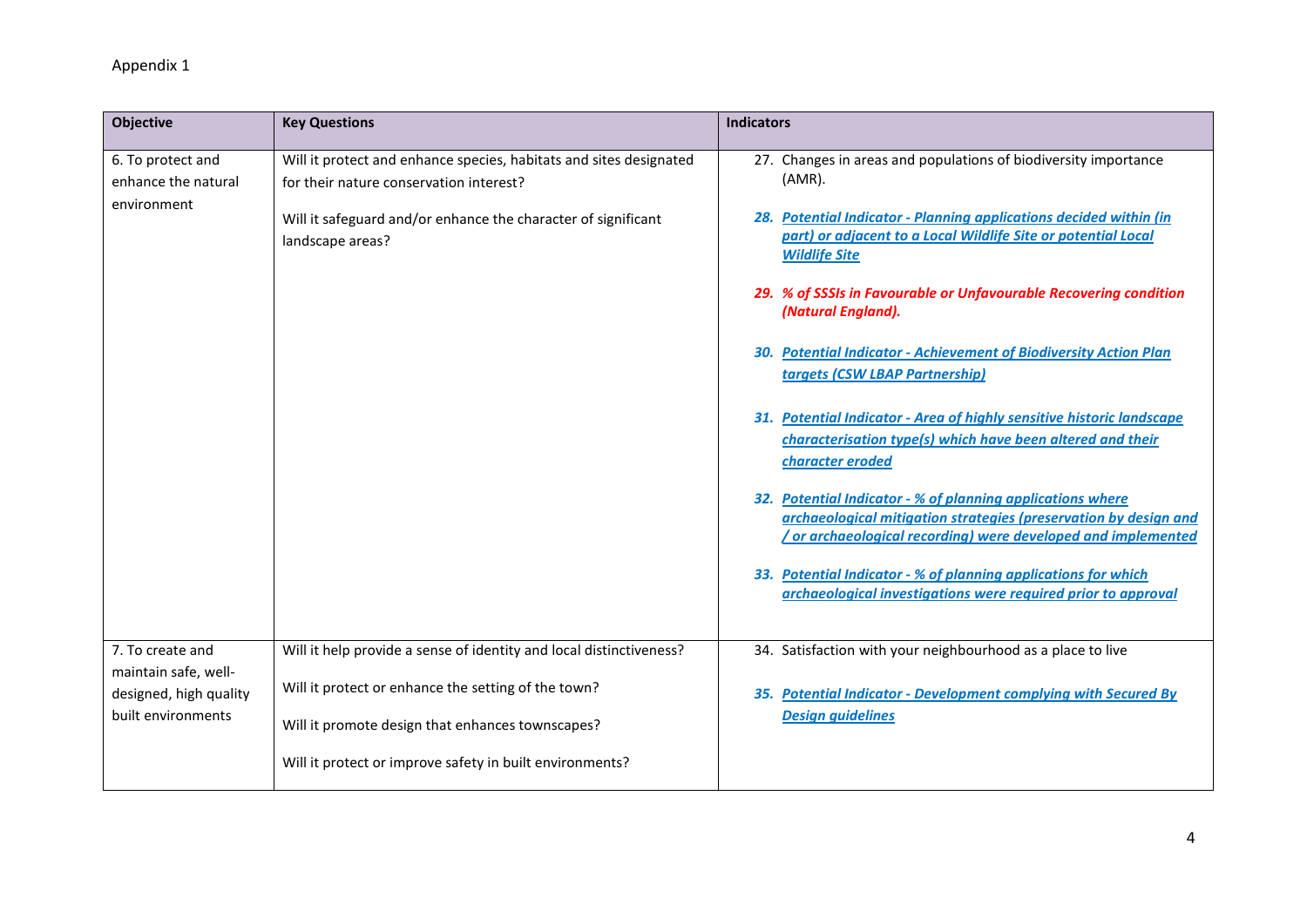| Objective                                                | <b>Key Questions</b>                                                                                                                                                                                                          | <b>Indicators</b>                                                                                                                                                                                 |
|----------------------------------------------------------|-------------------------------------------------------------------------------------------------------------------------------------------------------------------------------------------------------------------------------|---------------------------------------------------------------------------------------------------------------------------------------------------------------------------------------------------|
| 8. To protect and<br>enhance the historic<br>environment | Will it protect and enhance sites, features and areas of historical,<br>archaeological and cultural value?<br>Will it encourage appropriate use of and/or access to buildings and<br>landscapes of historical/cultural value? | Number of listed buildings (by grade) on English Heritage's<br>36.<br>buildings/sites 'at risk' register<br>37. Number of scheduled ancient monuments on English Heritage's<br>'at risk' register |
|                                                          |                                                                                                                                                                                                                               | 38. Number of registered Parks and Gardens on English Heritage's 'at<br>risk' register                                                                                                            |
|                                                          |                                                                                                                                                                                                                               | 39. Investment in listed buildings – value added by grant schemes                                                                                                                                 |
|                                                          |                                                                                                                                                                                                                               | 40. Proportion of Conservation Areas protected by article 4<br>designation                                                                                                                        |
|                                                          |                                                                                                                                                                                                                               | 41. Number of Conservation Areas covered by an up to date<br><b>Conservation Area Statement (reviewed within the last 5 years)</b>                                                                |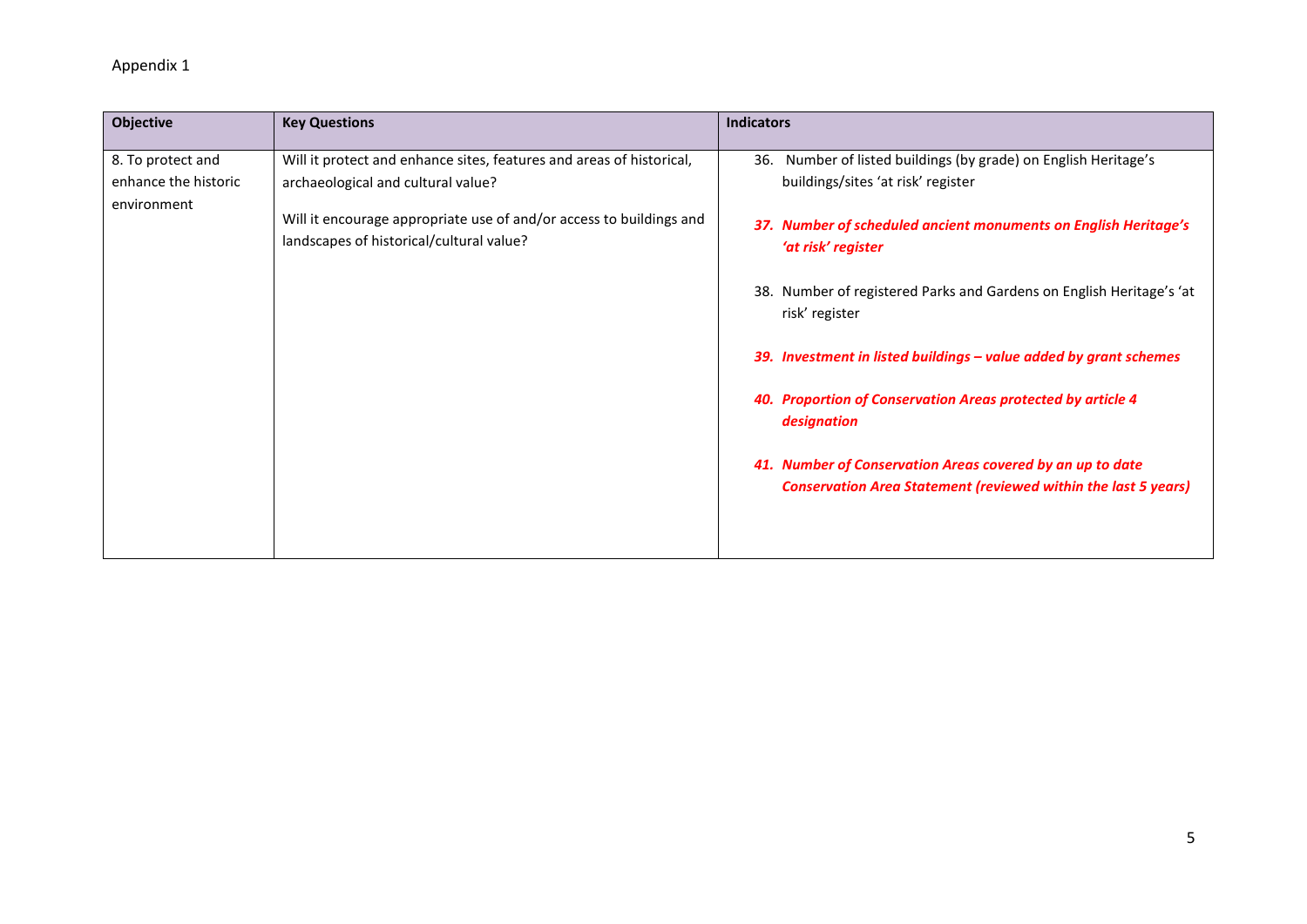| <b>Objective</b>                | <b>Key Questions</b>                                                     | <b>Indicators</b>                                                                                                                  |
|---------------------------------|--------------------------------------------------------------------------|------------------------------------------------------------------------------------------------------------------------------------|
| 9. To create good               | Will it affect local air quality?                                        | 42. Extent of Air Quality Management Areas                                                                                         |
| quality air, water and<br>soils | Will it affect air quality in the Air Quality Management Areas?          | 43. Air quality concentration levels                                                                                               |
|                                 | Will it minimise pollution of soils?                                     | 44. Water quality of rivers                                                                                                        |
|                                 | Will it minimise light and noise pollution levels?                       |                                                                                                                                    |
|                                 | Will it retain the best quality agricultural land?                       | 45. Potential Indicator - Major development (over 1000 sqm or 10<br>dwellings) located in areas of Grades 1, 2 and 3a agricultural |
|                                 | Will it minimise adverse effects on ground and surface water<br>quality? |                                                                                                                                    |
|                                 |                                                                          |                                                                                                                                    |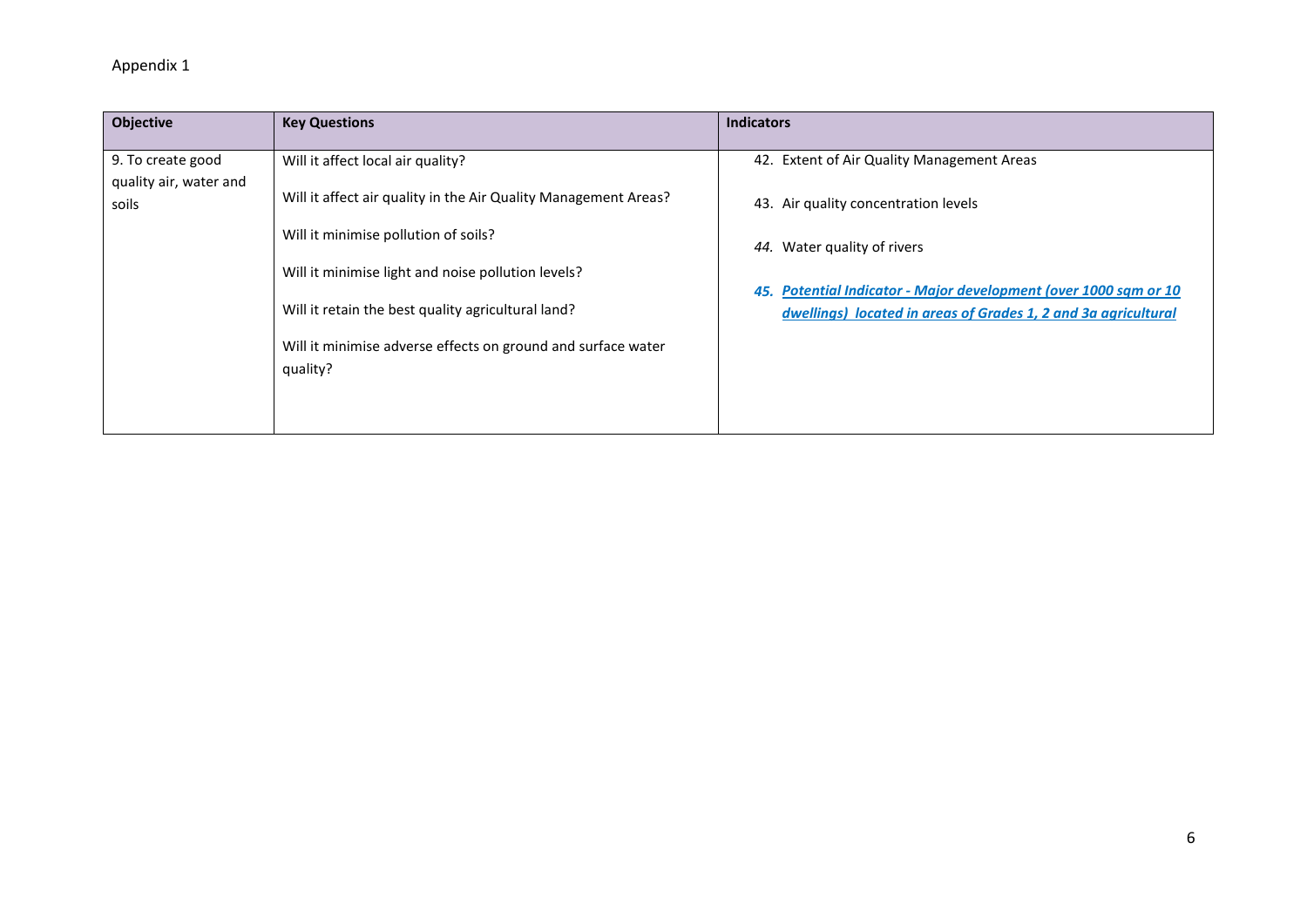| <b>Objective</b>                                                                                                                               | <b>Key Questions</b>                                                                                                                                  | <b>Indicators</b>                                                                                                                                                                                                                                                                                                                                     |
|------------------------------------------------------------------------------------------------------------------------------------------------|-------------------------------------------------------------------------------------------------------------------------------------------------------|-------------------------------------------------------------------------------------------------------------------------------------------------------------------------------------------------------------------------------------------------------------------------------------------------------------------------------------------------------|
| 10. To minimise the<br>causes of climate                                                                                                       | Will it reduce overall energy use through increased energy<br>efficiency?                                                                             | (43). Air quality concentration levels                                                                                                                                                                                                                                                                                                                |
| change by reducing<br>greenhouse gases and<br>increasing the<br>proportion of energy<br>generated from<br>renewable and low<br>carbon sources. | Will it reduce or minimise greenhouse gas emissions?<br>Will it increase the proportion of energy generated from renewable<br>and low carbon sources? | 46. Renewable energy installed by type<br>47. Per capita carbon emissions<br><b>Potential Indicator - Proportion of electricity produced via</b><br>renewable resources<br>(26) Potential Indicator - Proportion of new homes built to code<br>levels 4, 5 and 6<br>49. Potential Indicator - Commercial development built to BREEAM                  |
| 11. To adapt to the<br>predicted impacts of<br>climate change<br>including flood risk                                                          | Will it reduce or minimise the risk of flooding?<br>Will it minimise sensitive development in medium and high risk<br>flood zones?                    | good and excellent<br>50. Estimated number of addresses located in level 2 or 3 flood zones<br>51. Planning applications decided in areas of flood risk (zones 2 and<br>3) by development type<br>52. Potential Indicator - Number of planning applications<br><b>incorporating SUDs</b><br>53. Potential Indicator - Surface water run off indicator |
|                                                                                                                                                |                                                                                                                                                       |                                                                                                                                                                                                                                                                                                                                                       |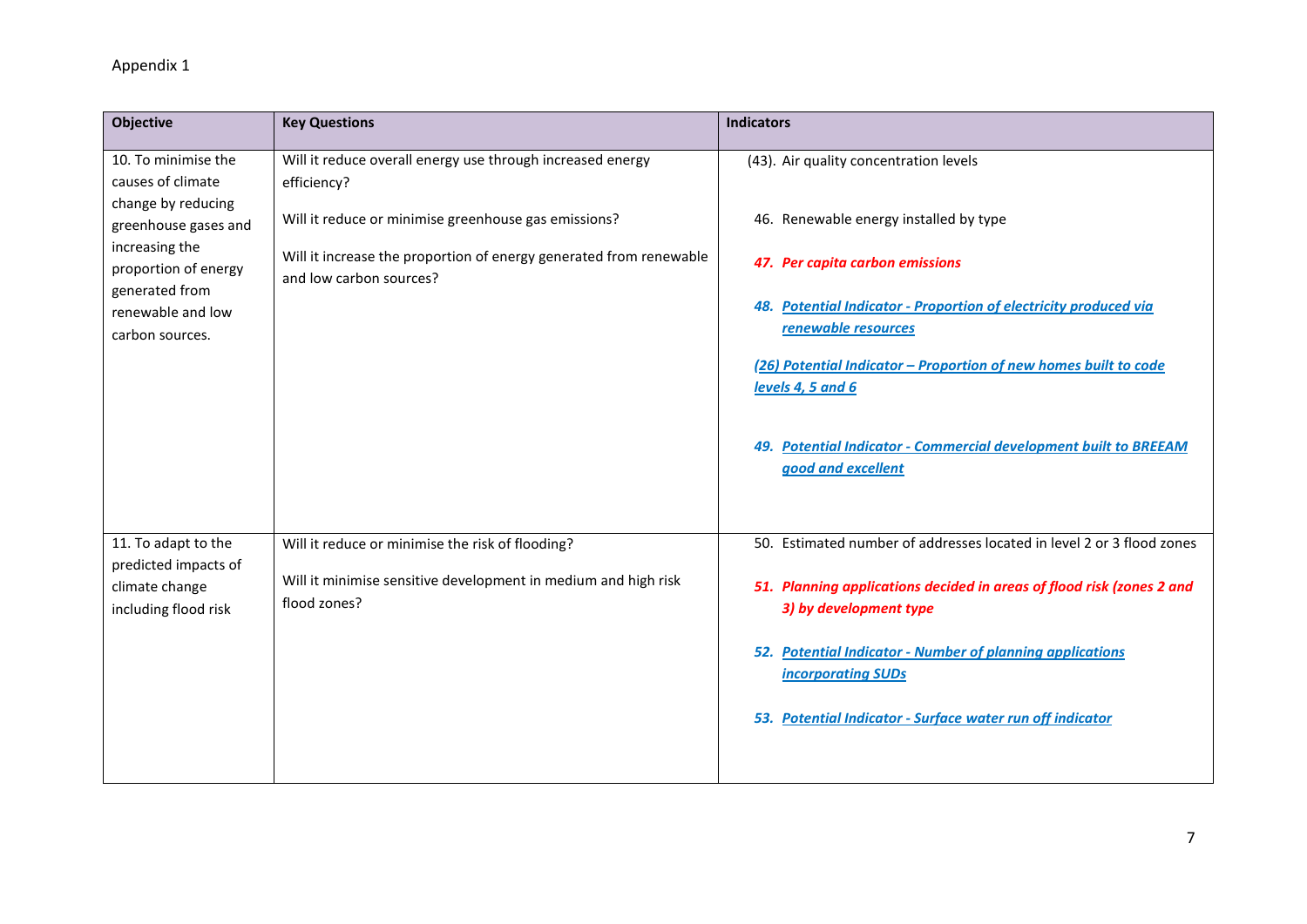| <b>Objective</b>                                                                                                                                                                          | <b>Key Questions</b>                                                                                                                                                                                                                                                                              | <b>Indicators</b>                                                                                                                                                                                                                                                                                                                                                                                                                                            |
|-------------------------------------------------------------------------------------------------------------------------------------------------------------------------------------------|---------------------------------------------------------------------------------------------------------------------------------------------------------------------------------------------------------------------------------------------------------------------------------------------------|--------------------------------------------------------------------------------------------------------------------------------------------------------------------------------------------------------------------------------------------------------------------------------------------------------------------------------------------------------------------------------------------------------------------------------------------------------------|
| 12. To meet the housing<br>needs of the whole<br>community (ensuring<br>the provision of decent<br>and affordable housing<br>for all, of the right<br>quantity, type, size and<br>tenure) | Is it enabling the housing target to be met?<br>Does it provide for the development of balanced communities by<br>encouraging an appropriate mix of housing (in terms of type, size<br>and tenure)?<br>Will it reduce homelessness and housing need?<br>Will it reduce the number of empty homes? | 54. Net additional dwellings for the current year<br>55. Five year supply of housing<br>56. Affordable housing completions<br>57. Number of households on local authority housing waiting list<br>58. Homeless households in priority need in temporary<br>accommodation<br>59. No. of private dwellings empty for more than 6 months per 1000<br>dwellings<br>60. Housing affordability - ratio of lower quartile house price to<br>lower quartile earnings |
| 13. To protect, enhance<br>and improve<br>accessibility to local<br>services and community<br>facilities                                                                                  | Will it maintain and enhance existing community facilities?<br>Will it put unacceptable pressure on existing services and<br>community facilities?<br>Will it improve access to local services and facilities for the whole<br>community?                                                         | 61. Number of eligible open spaces managed to Green Flag award<br>standard<br>62. Percentage of District Council owned public buildings with access<br>and facilities to people with disabilities<br>(17) Percentage of households within set distances of key services                                                                                                                                                                                      |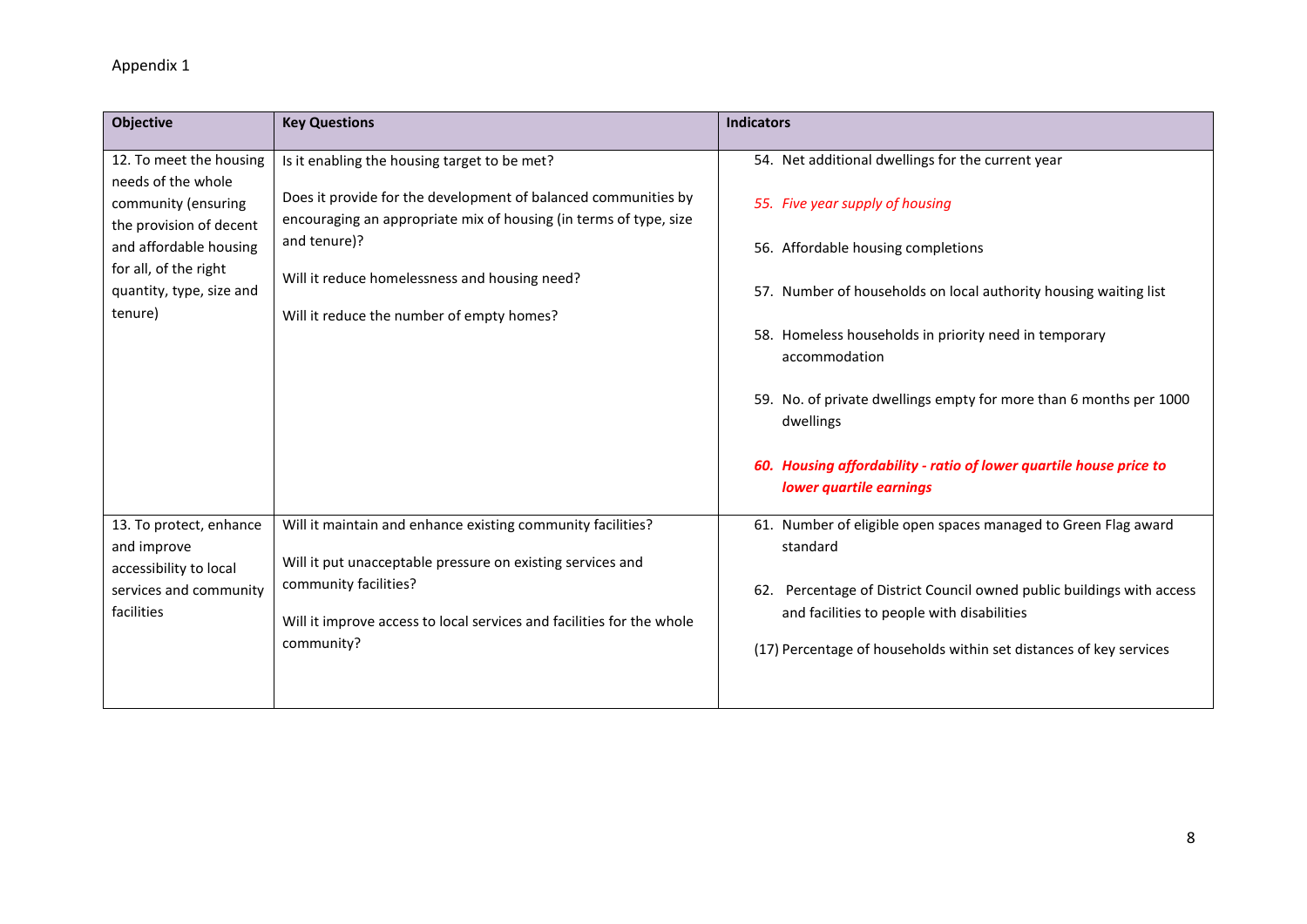| <b>Objective</b>                              | <b>Key Questions</b>                                                                                              | <b>Indicators</b>                                                                                                            |
|-----------------------------------------------|-------------------------------------------------------------------------------------------------------------------|------------------------------------------------------------------------------------------------------------------------------|
| 14. To improve health<br>and well being       | Will it promote healthy lifestyles?<br>Will it provide and improve access to health and social care               | 63. Male/Female Years of Life lost per 10,000 population<br>Male/female life expectancy at birth                             |
|                                               | services?<br>Will it provide and/or enhance the provision of open space?                                          | 64. Percentage of residents taking 30 minutes or more moderate<br>exercise five times per week                               |
|                                               | Will it improve opportunities to participate in the district's cultural,<br>sport and recreational opportunities? | 65. Highest and lowest ranked SOAs for health deprivation and<br>disability                                                  |
|                                               |                                                                                                                   | 66. Number of households within 300m, 2km & 5km of 2ha, 20ha and<br>100ha accessible natural greenspace (ANGst) respectively |
|                                               |                                                                                                                   | <b>Potential Indicator - Amount of unrestricted greenspace per 1000</b><br>67.<br>population                                 |
| 15. To reduce poverty<br>and social exclusion | Will it reduce poverty and social exclusion in those areas most<br>affected?                                      | 68. Proportion of working age population claiming workless benefits                                                          |
|                                               |                                                                                                                   | 69. Index of multiple deprivation (rank of super output areas)                                                               |